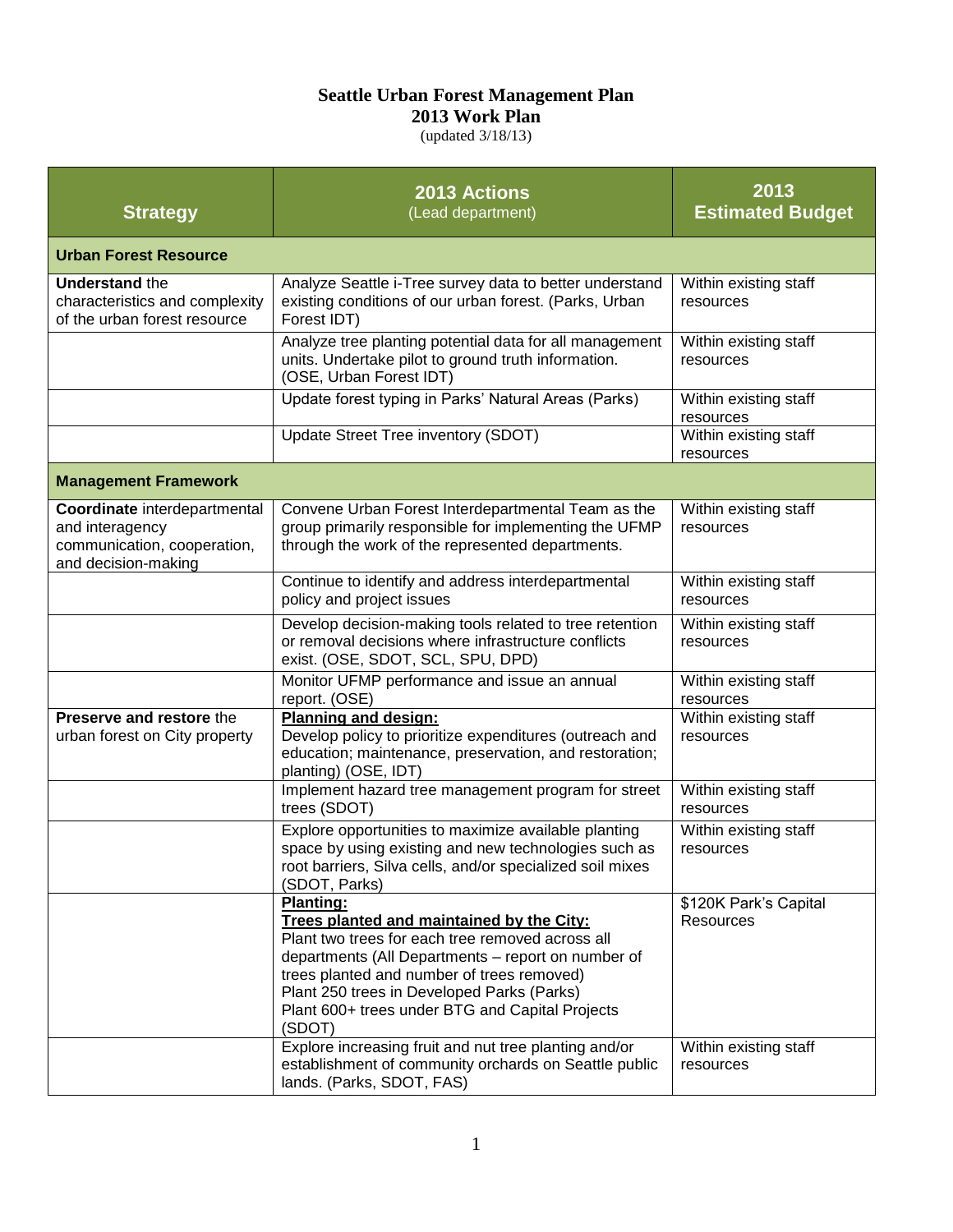| <b>Strategy</b>                                                                                                 | <b>2013 Actions</b><br>(Lead department)                                                                                                                                                                                     | 2013<br><b>Estimated Budget</b>                                    |
|-----------------------------------------------------------------------------------------------------------------|------------------------------------------------------------------------------------------------------------------------------------------------------------------------------------------------------------------------------|--------------------------------------------------------------------|
|                                                                                                                 | Trees planted and maintained by the residents:<br>Assist community members in residential areas with<br>low canopy cover to plant and care for 1,000 trees<br>through the Trees for Neighborhoods program.<br>(SPU - reLeaf) | \$90,000                                                           |
|                                                                                                                 | <b>Maintenance:</b><br>Train staff in tree protection practices (SDOT, SPU,<br>SCL, Parks)                                                                                                                                   | Within existing staff<br>resources                                 |
|                                                                                                                 | Identify and prioritize removal of invasive species from<br>non-Parks City properties (FAS, SDOT, SCL)                                                                                                                       | Within existing staff<br>resources                                 |
|                                                                                                                 | Improve management and harvesting of existing fruit<br>and nut-bearing trees on City-owned property (Parks)                                                                                                                  | Within existing staff<br>resources                                 |
|                                                                                                                 | Continue restoration on 900 acres of forested parkland.<br>Begin restoration on 70 new acres. (Parks)                                                                                                                        | \$2.1 million Direct funding<br>\$458K project specific<br>funding |
|                                                                                                                 | Maintain trees in developed parks on an 18-year cycle.<br>Maintain 2.200 trees per year. Inspect 300 trees for<br>risk. (Parks)                                                                                              | \$1.0M                                                             |
|                                                                                                                 | Maintain Seattle Department of Transportation (SDOT)<br>managed street trees on a 14-year cycle. 3,000<br>trees/year maintained per Bridging the Gap (BTG) levy<br>goals. (SDOT)                                             | \$695,000                                                          |
|                                                                                                                 | Prune trees away from 565 miles of electrical<br>distribution for electrical safety and reliability. (SCL)                                                                                                                   | \$5.0M                                                             |
|                                                                                                                 | Tracking:<br>Continue development of database management tools<br>to assist with monitoring, documentation, and<br>evaluation of forest restoration work (Parks)                                                             | \$106K from Capital<br>Funding                                     |
| Regulate private property to<br>ensure minimum standards<br>for care of the urban forest                        | Submit tree related legislation for City Council<br>adoption: 2012 Urban Forest Management Plan update<br>(OSE), Street Tree Ordinance (SDOT), Regulations for<br>trees on private property (DPD)                            | Within existing staff<br>resources                                 |
|                                                                                                                 | Consider expanding and tailoring Trees for<br>Neighborhoods program to serve new populations such<br>as apartment dwellers, businesses, etc. (SPU - reLeaf)                                                                  | Within existing staff<br>resources                                 |
| <b>Community Stewardship</b>                                                                                    |                                                                                                                                                                                                                              |                                                                    |
| Inspire and inform the<br>community about the benefits<br>of the urban forest and proper<br>tree care practices | Strengthen city-wide approaches to communicating<br>about trees (SPU)                                                                                                                                                        | Within existing staff<br>resources                                 |
|                                                                                                                 | Continue to identify special trees and mark their<br>historic, biological, or other traits with signs or other<br>means through the Heritage Tree Program (SDOT)                                                             | Within existing staff<br>resources                                 |
|                                                                                                                 | Implement Green Seattle Urban Forestry tree<br>curriculum in K-12 schools (Parks)                                                                                                                                            | \$5K Capital Funding, \$35K<br>in Staff resources                  |
|                                                                                                                 | Urban Forest Interdepartmental team to update the<br>City's reLeaf website. (SPU lead)                                                                                                                                       | Within existing staff<br>resources                                 |
| <b>Engage</b> the community in<br>active stewardship of the                                                     | Work closely with the Urban Forestry Commission on<br>development of policies and programs to implement                                                                                                                      | Within existing staff<br>resources                                 |